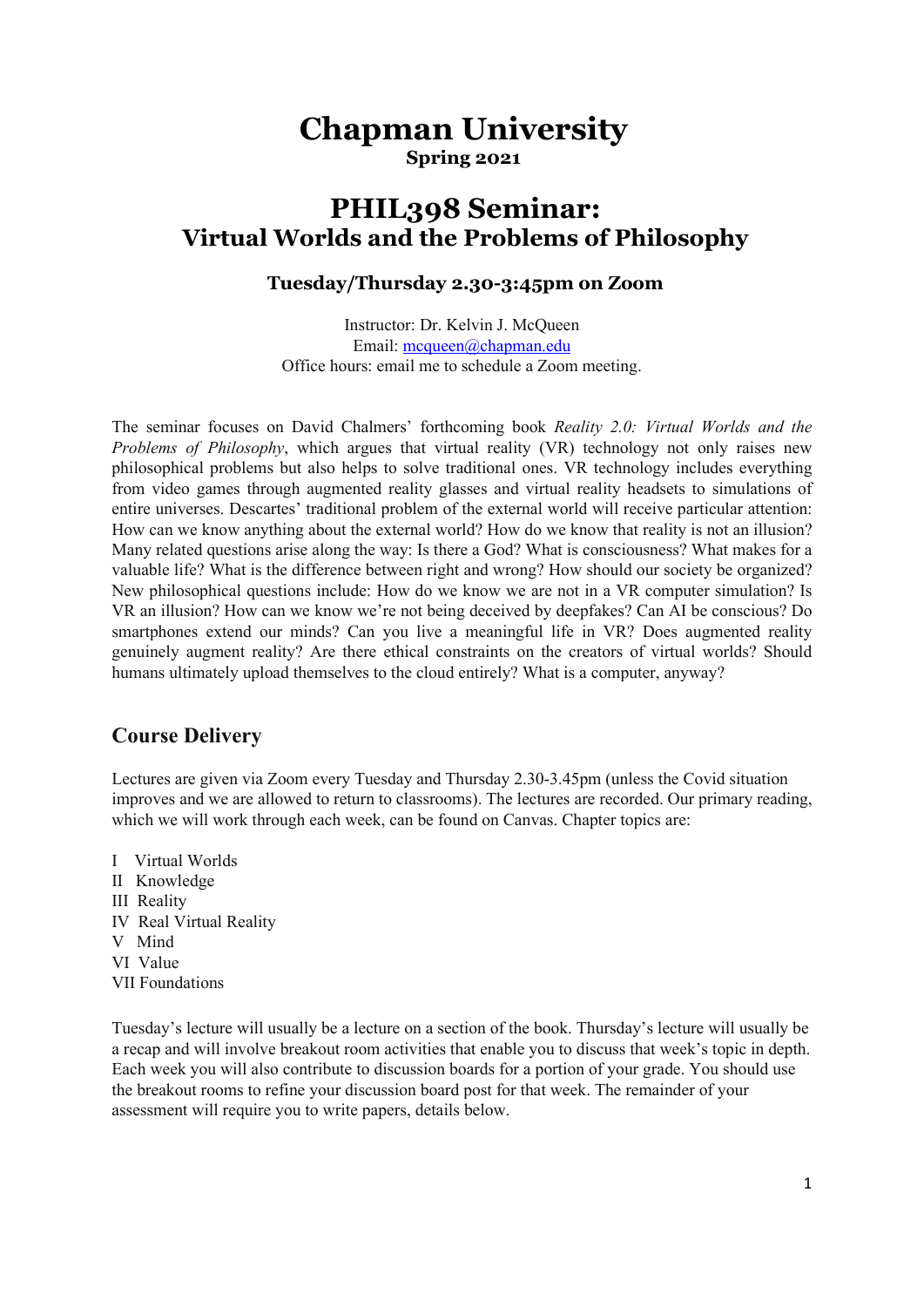# **Assessment and grading**

### Participation.  $10\%$

You receive 10% simply for attending all lectures and participating constructively in breakout rooms. You are allowed three unexcused absences. Every subsequent unexcused absence will cost 1%. Failure to participate in breakout room activities will also cost 1% per breakout room activity.

### Weekly discussion board contributions. 20%

Beginning week 2, you will be required to make *at least two* discussion board contributions per week. Links to discussion boards are found in the Canvas modules. Each week, you will **(1)** *respond to a posted prompt* (try to do this mid-week or right after the Thursday lecture) and then **(2)** *provide constructive feedback* on someone else's response to the prompt. You have until Saturday night at midnight each week to complete your two contributions. **Late contributions will not be graded**. **Missed contributions cannot be made up**.

### 1st short paper. **Due: Sunday 11.59pm March 14**. 15%

Write a philosophical paper on a topic covered so far. 500-700 words. Upload to Canvas before deadline.

## 2nd short paper. **Due: Friday 11.59pm April 23**. 15%

Write a philosophical paper on a topic covered so far (distinct from 1<sup>st</sup> short paper). A bibliography is necessary and must include at least one reference (other than the Chalmers book). 600-800 words. Upload to Canvas before deadline.

### Long paper. **Due: Thursday 11.59pm May 20.** 40%

Write a philosophical research paper on a topic covered in the course. The paper may build on a short paper but must go well beyond it. A bibliography is necessary and must include at least 6 references. 2500-3500 words. Upload to Canvas before deadline.

General note: If a student is going to miss a paper deadline, the student must contact the instructor in advance to give a reason. Proof of the student's excuse is due asap.

Final grades will be assigned as follows:

|      | $\vert$ 93 - 100 | $B+$  | $87 - 89$                                    |       | $C+$ 77 - 79  | $D+$ 1 | $67 - 69$ |
|------|------------------|-------|----------------------------------------------|-------|---------------|--------|-----------|
| $A-$ | $90 - 92$        |       | $B \begin{array}{ c c } 83 - 86 \end{array}$ |       | C   $73 - 76$ |        | $60 - 66$ |
|      |                  | $B -$ | $180 - 82$                                   | $C$ - | 70 - 72       |        | $0 - 59$  |

In preparation for writing philosophical papers you must read: <http://www.jimpryor.net/teaching/guidelines/writing.html>

The following is a helpful guide to general academic writing: <http://www.earlymoderntexts.com/assets/jfb/bengor.pdf>